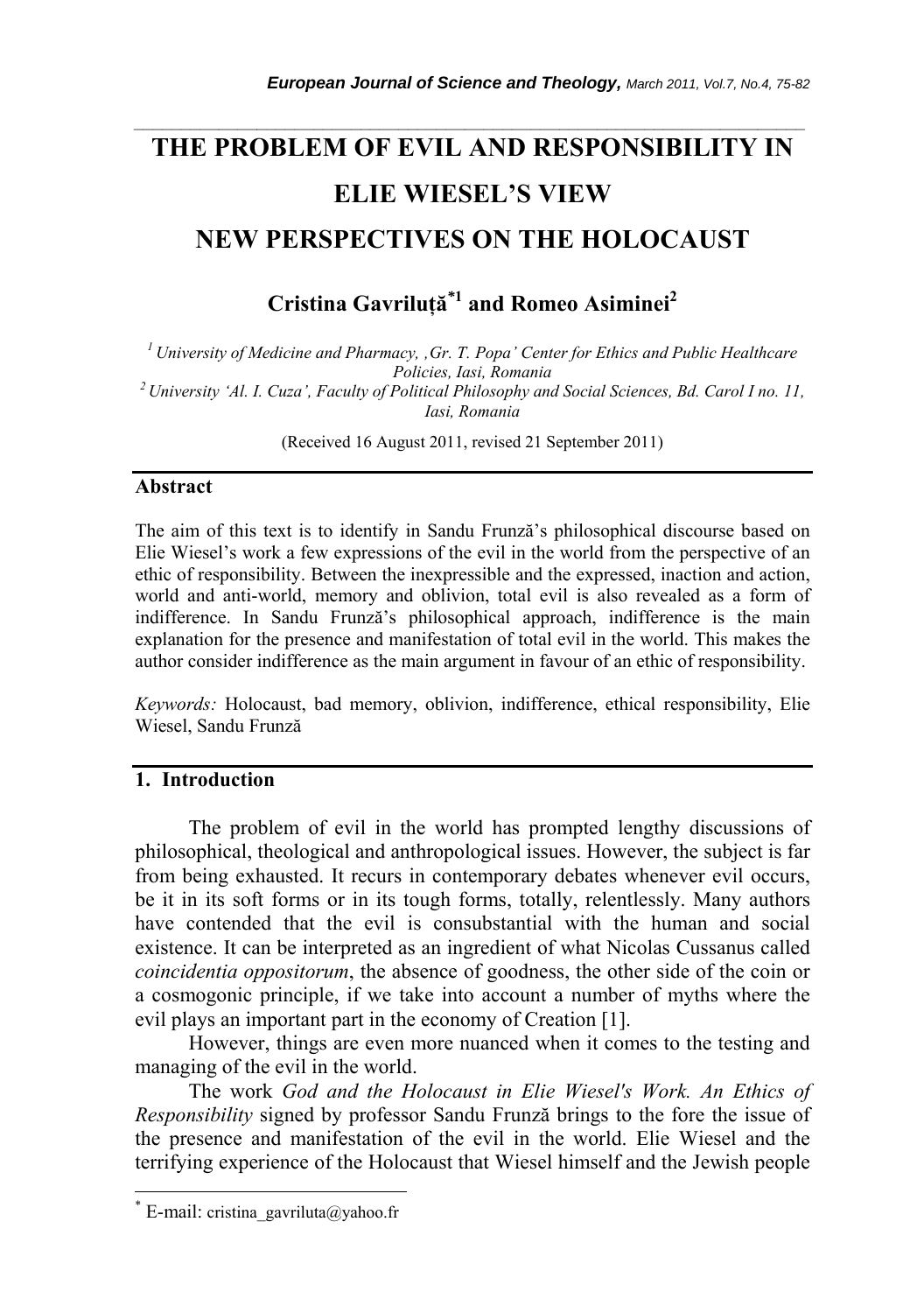have lived are in the background of the author's approach. If at the level of ideas and lofty thinking the issue of evil can be justified and even accepted, at the level of actual experience things are different, especially when it comes to absolute evil as an active manifestation, which is controlled and aimed at exterminating a community, a people or a culture. In this respect, Sandu Frunză shows from the offset that "the presence of the evil short-circuits the communication between the individual and divinity, it explains the crisis of inter-human relations, and it makes room for the emergence of suffering, violence and death as part of everyday norm" [2].

*God and the Holocaust in Elie Wiesel's Work* is a study that captures the essence of Wiesel's literary work. As Ilie Rad highlights, it is built around two poles that interact constantly. "On the one hand, there is a nocturnal register (indifference, sadness, suffering and death), on the other hand, a diurnal register (accountability, memory, hope and joy of being alive)" [3]. Thus, the issue of evil can be pursued in several books that embrace these dichotomous perspectives: the inexpressible–the expressible, action-non-action, world–antiworld, indifference-accountability, memory–oblivion. We aim to identify a few such expressions/categories of evil.

# **2. The evil as an inexpressible experience**

Philosophically speaking, the *inexpressible* is related to the metaphysical and the transcendental. Given their exceptional nature, significances can hardly be passed on and grasped. At most, they let themselves be revealed through paradoxical expressions and experiences. Rudolf Otto, for instance, shows that the absolute is "something utterly different" [4] which is received through conflicting feelings that are strong and paradoxical. In the case of absolute evil, the inexplicable lies in the incapacity of reason to justify genocide and to explain an experience of the limit. Actually, the one who has had the experience of the absolute evil feels that it is inexpressible and incomprehensible to the others. Certainly in this case experiences and feelings can only be contradictory and absolute.

*God and the Holocaust in Elie Wiesel's Work. An Ethics of Responsibility,* signed by an excellent specialist of Jewish philosophy, purports to transfer the inexpressible, the inexplicable, and the absurdity of absolute evil in the sphere of Philosophy and Theology. By evoking Seeskin's endeavour to explore a few classical perspectives on the issue of evil, the author argues that the evil is under the sign of mystery and of the inexpressible, and that reason fails to formulate a convenient theory of the evil. From this perspective, Sandu Frunză captures an interesting parallel approach to the view of Ellie Wiesel and Richard L. Rubenstein. The conclusions reached by the author from Cluj lead to answers of serious consequence. The evil, interpreted either as divine punishment and as "ultimate expression of God's plans" or as "a crime on the part of ruthless people, which fails to justify God's punishment bestowed upon an entire people" [2, p. 17] makes the two authors discuss God's representation in the Judaic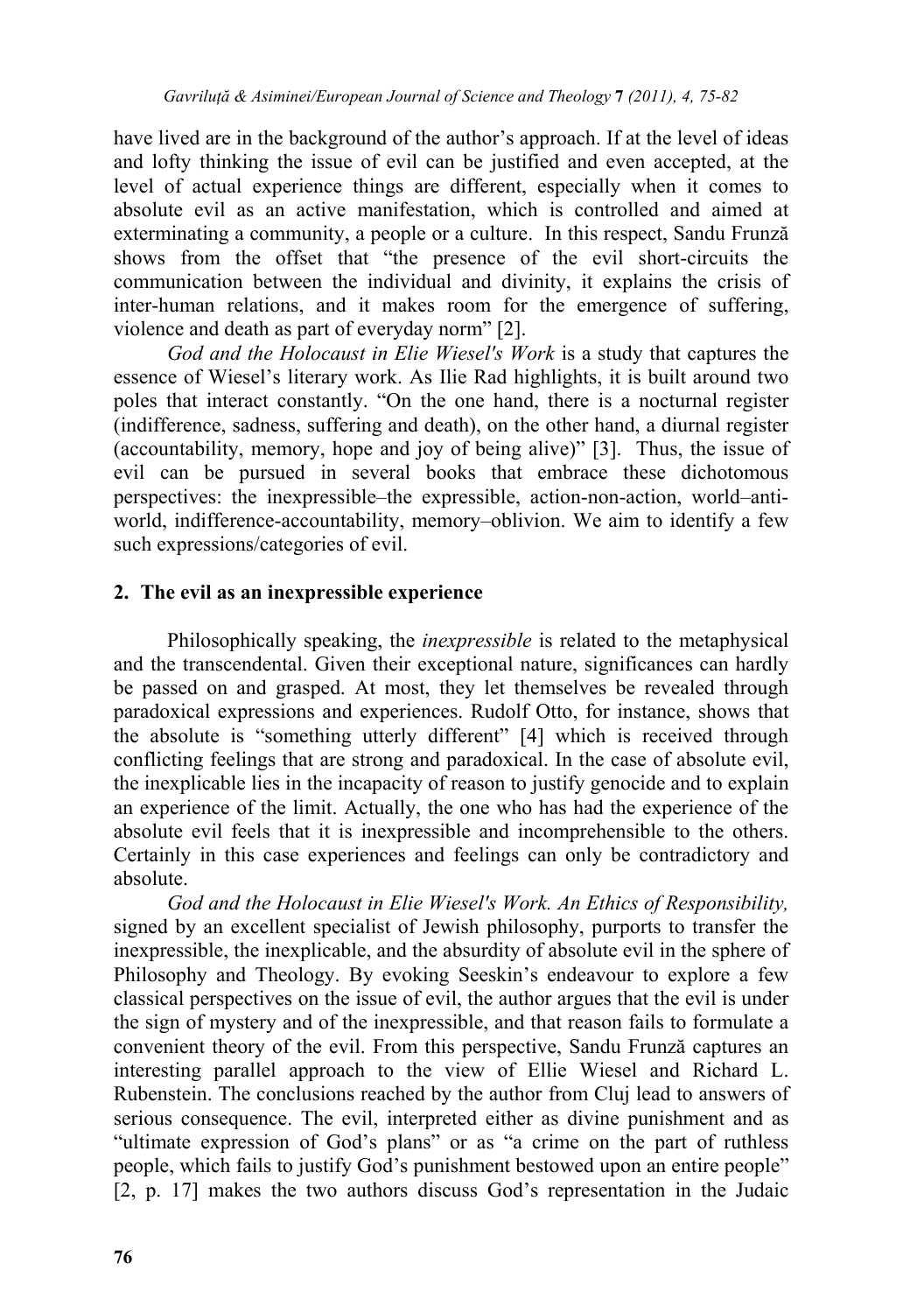tradition. While Wiesel endorses a traditional Hasidic form of divine presence, Rubenstein pleads for a total rupture with tradition and the representations of God. "This argument has a certain ring of the idea that infers God's inexistence as a conclusion of the evil's presence and action in the world." [2, p. 18] As a matter of fact, as Vianu Mureşan noticed, the psycho-social explanations fail to be a complete argument for a Jew as long as the destiny of the individual and of the whole community is ontologically related to God [5]. Consequently, the good and the evil acquire much deeper connotations, they can be the expression of divine will, but especially of the relation between God and the chosen people.

Therefore, the evil is the absence of goodness. The hallucinating and terrifying experiences of the evil in the world paralyse the relation with divinity. It is suspended and when it becomes radical, God's death is proclaimed, even in its cultural expression.

Likewise, the revelation of the concrete expressions of absolute evil finds an obstacle in the limits of language and those of our experiences, which fail to cover something that should be at least similar or comparable. The apocalyptic scenes described by Wiesel in *The Night* [6] can nevertheless send shivers down our spines.

"I trod on bodies fallen to the ground. I trod on smashed faces. But I could hear no scream, just a few moans. My father and I were crushed down by the mob rolling like a wave...I tried to rid myself of my invisible enemy. My whole desire to live had gathered in my nails. I strove to get a bit of air into my lungs...I scratched and tore to pieces a rotting body, which gave no sign of pain." [2, p. 153]

Sandu Frunză notices the subtlety of Wiesel's message which, through the depiction of evil, sheds light on the power of life and survival. The march of death is not so much a march of extermination as one of life and victory over death [2, p. 152]. Therefore, Sandu Frunză captures two ways in which the inexplicable absolute evil in the world is saved through *explicative* formulae which are more or less different: a tragic one which declares that "God is dead", and an optimistic one which shows that life itself cannot be vanquished. They *express* a note of reserve towards divinity, and value the experience of survival despite all challenges. It is certain that between the inexpressible and the expressible, the Holocaust concentrates an impressive and troubling experience which is hard to accommodate into acceptable explicative patterns.

### **3. The evil as an anti-world of this world**

In its absolute forms, the evil goes beyond any reasonable interpretation. It could describe an *anti-world* in which everything is reversed: the inexplicable, the illogical, the inexpressible become the coordinates of normality. For many people, the Holocaust describes such a world. All its elements lack logical substance and seem to be turned upside down. Professor Sandu Frunză dwells on a scene in *The Night* which describes the execution of a young man "with the looks of an angel".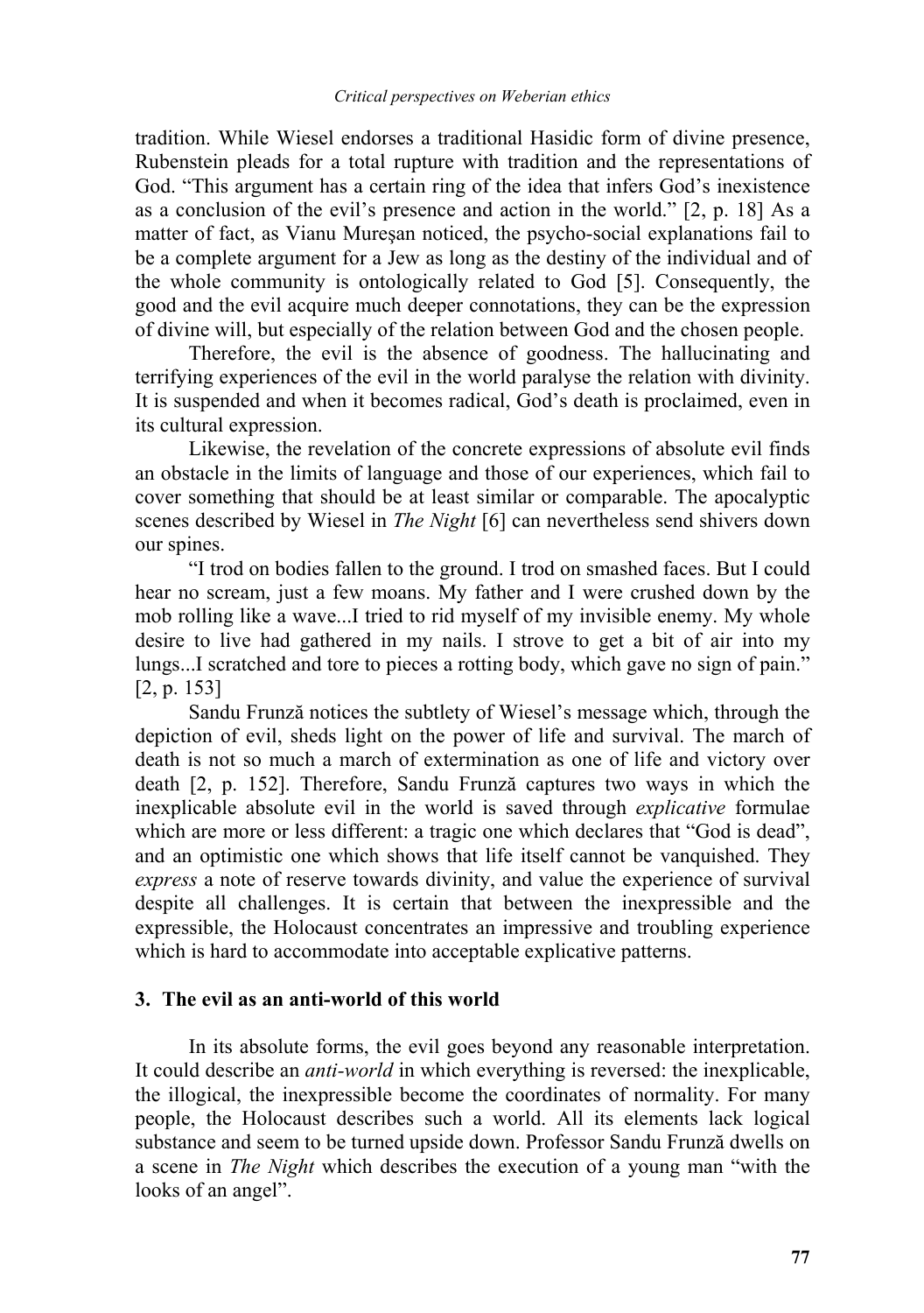In a normal rational world, his death is absolutely superfluous and it makes no sense. Taking over E. Fackenheim's formulation, Sandu Frunză stresses the fact that the anti-world "is a crazy world where nothing can occur unless it is impregnated with the logic of an anti-world. There is madness in every single act of life and that is why it looks transfigured." [2, p. 164]

A number of hallucinating experiences of the Holocaust when the victims turn into exterminators, and some of the latter category become more humane and develop feelings of compassion or give a hand are evoked by the survivors. Apart from these, scenes evoking lofty sacrifice and high treason intertwine and cohere in the picture of a world upside down, an anti-world. While for the physicists the anti-world belongs in the sphere of matter and is a mirror upsidedown image of *our world*, in our case the world and the anti-world survive together here on Earth, although they are governed by rules, norms and arguments which are turned upside down. After all, this coexistence is a sign of probably the most paradoxical duality at the level of human values. In the author's view, this paradox contaminates the attitudes towards evil. "When set free from the concentration camp, the children ignored the bread and cakes so generously offered by the American soldiers, left behind their feelings of hatred for their killers, ignored any other comfort or joy, they abandoned everything for the sake of praying to a God that had abandoned them all along their life in the extermination camps." [2, p. 174] Of course, from a rational perspective, such an attitude makes hardly any sense, it can pass for a sequence of an anti-world or even for an expression of a cultural and religious tradition. As a matter of fact, this gesture can make sense in our world only if it is related to a transcendental dimension and to some ultimate values.

## **4. The evil as action and non-action**

*Elie Wiesel's God and the Holocaust* is a book about the action of absolute evil in the world. Reflections on this theme can also be found in texts published in English by Sandu Frunză [7-9]. Sandu Frunză succeeds in capturing two distinct aspects simultaneously: the philosophical reflection of the Holocaust's evil, and the shocking evidence of the evil manifestation in the concentration camps as revealed by Wiesel's experience of it. However, we should take heed of the fact that a whole world of ideas and of the concrete representation of a purely ideological motivation underpin the manifestation of evil. Thus, the 'Arian mission' of creating a new human being is designed to clash against a 'Jewish conspiration'. "No other genocide so far had been so strongly endorsed by myths, hallucinations, by an abstract ideology completely devoid of any pragmatic dimension – which was then enforced through very rational and pragmatic means." [10] Ideologies underpinned by religious beliefs and representations can generate cruel strategies and actions which are hard to imagine. The potential and the act are two sides of the evil. It is its manifestation in the world that makes the difference. Without being translated into acts, ideas are mere speculations and whims of the imagination. In *The Holocaust:*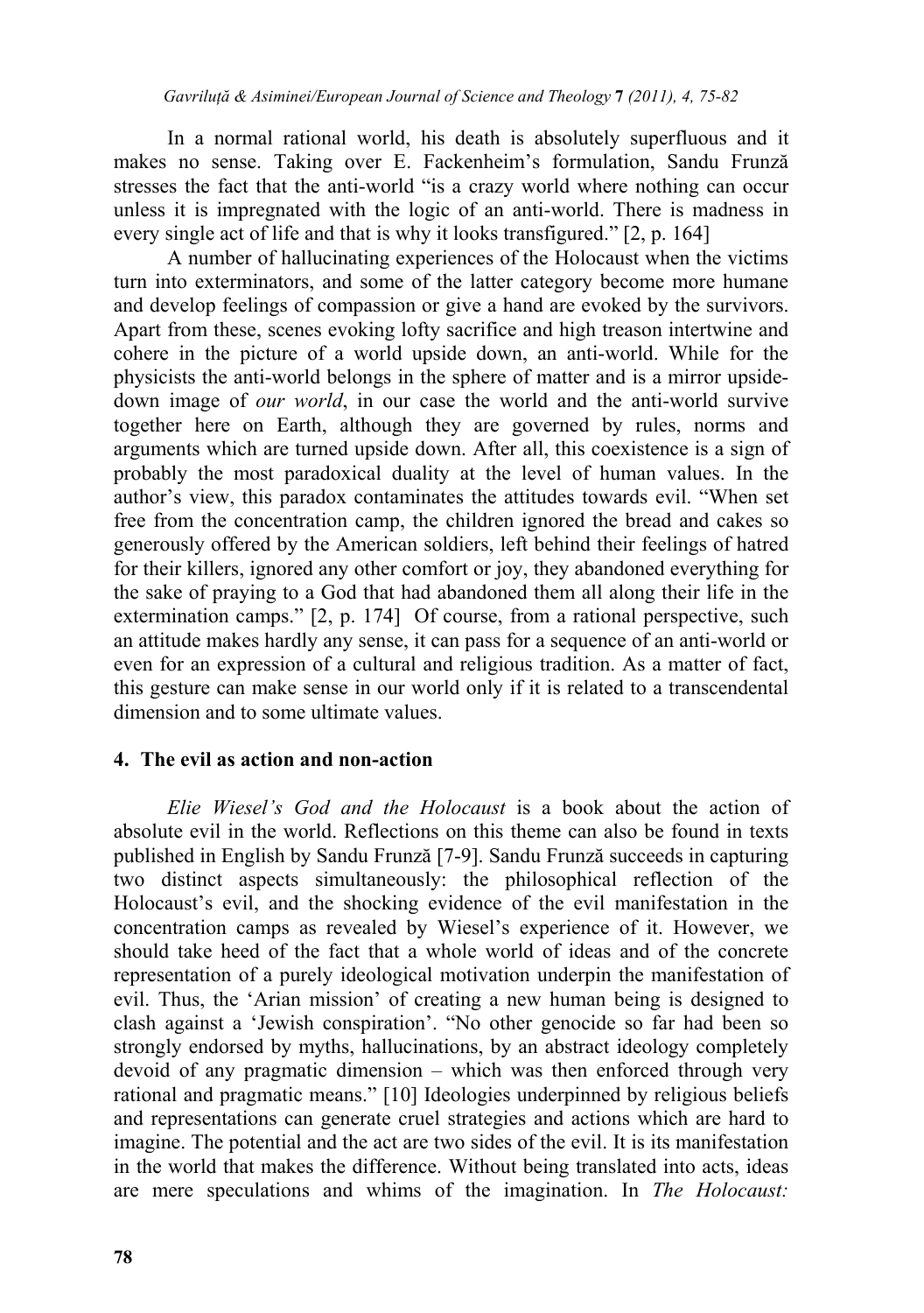*Definition and Preliminary Discussion* Yad Vashem defined the Holocaust by stressing the active side of the evil which aimed not merely to kill (a banal act in this case), but do debase, dehumanize and exterminate a whole group of people. Therefore, the Holocaust "is defined as the *sum of all actions taken against the Jews* during the Nazi regime between 1933 and 1945: from the deprivation of the German Jews of their economic and legal status in the 1930s, the segregation and starvation of the Jews in various occupied countries, to the extermination of almost 6 million Jews in Europe. The Holocaust is part of a larger context of acts of oppression and genocide committed by the Nazis against several ethnic and political groups in Europe", Yad Vashem argues [10]. The action of evil takes its concrete form in troubling figures and evidence. According to statistics, the Jews killed during the Holocaust amount to a figure between 5.1 million and 5.75 million [11]. Raul Hilberg argues that this figure includes "over 800,000 Jews" whose death was a consequence of "being forced to live in ghettoes and all sorts of other privations"; 1,400 000 killed by "being shot to death in public spaces"; and "almost 2,900,000" who died in concentration camps (Konzentrationslager). A number of 3,000,000 Jews who died in Poland, completes the casualty list [12].

There is no doubt that these figures and the atrocities behind them are awful. However, Sandu Frunză argues that non-action is as awful. Thus, the evil can be accommodated into the equation: potential–action–non-action. Therefore, the action of the evil is a sign of non-action. The evil as an active form of manifestation was possible also because its manifestation was opposed by no form of resistance, no reaction on the part of the civilized world, which became a mere spectator of the atrocities [13]. The paradox is that "...the events occurred in a cultural context that we deem to be built on the values of tolerance, communion, respect and dialogue" [2, p. 37]. When it reaches its limit, nonaction can be considered a passive kind of evil, though this kind is as important as any other.

# **5. The evil as indifference**

Elie Wiesel's view of the Holocaust focuses on the idea that it was indifference that made the evil possible. "I have always thought that the opposite of culture is not ignorance, but indifference. That the opposite of morality is not immorality, but again indifference." [2, p. 101] As a matter of fact, the issue of indifference can be found in a nutshell in one of the most quoted maxims on this topic: "The sleep of reason produces monsters" (Goya). The Holocaust is one of these monsters. Starting from Wiesel's discourse about indifference, Professor Sandu Frunză captures the ins and outs of a complex philosophical issue which is recurrent in post-Holocaust literature [14, 15]: *God's indifference and the world's indifference*. While divine indifference is not covered by a philosophical hermeneutic and finds secure ground in the realm of tradition and Theology, human indifference, in Wiesel's view, supposedly has its origin in the Christian doctrine whose aim is a 'sanctification of death'. "This familiarity with the issue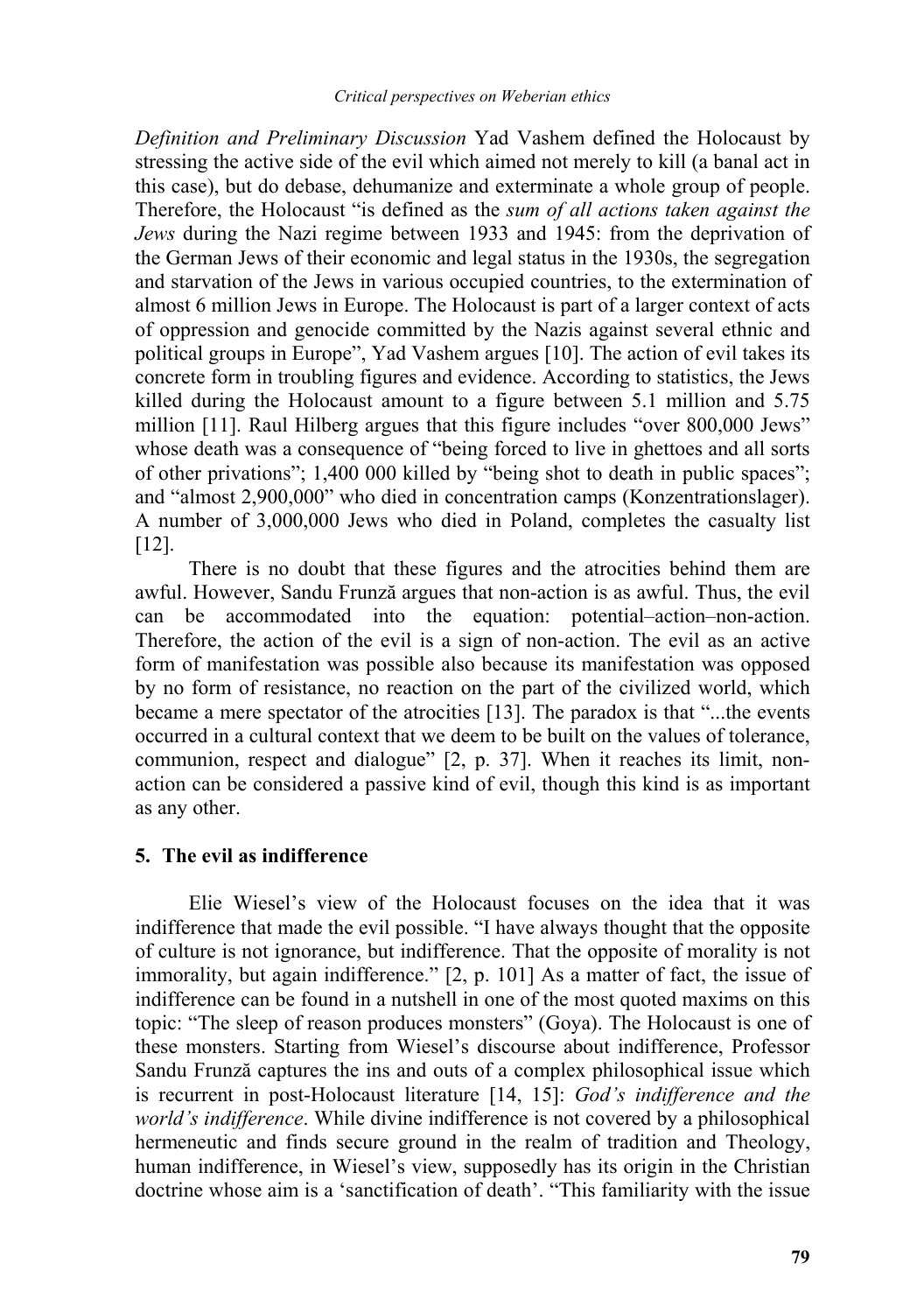of death as a central element of Christian faith underpins the Christians' indifference towards the innocent." [2, p. 101] On the other hand, K. Roth argues that Wiesel fails to notice a double process in the Christian religion: *assuming death* and turning it into *a spring of life* [2, p. 5]. Contemporary authors show that the civilized Western world, irrespective of faith, lives in a culture driven by individualism. This might generate a fissure in the relation with the Other, which goes hand in hand with an inflation of the ego. For Wiesel, a character with religious and philosophical propensities, the world's indifference cannot be sorted out in any other way than by resorting to the possibilities offered by the two perspectives of analysis and interpretation. Thus, the approach suggested by Wiesel is a characteristic of the Judaic philosophical thinking. In *Philosophy and Judaism* [16] Sandu Frunză argues that it is the intersection of two emblematic cultural spaces: Jerusalem and Athens. This explains why the author of the well-known novel *The Night* considers that the main problem of Judaism and Christianity is precisely that of building a theology and an ethics of responsibility. Consequently, he pleads for a revision of "the traditional paradigm of interpretation, understanding and representation, etc. and an attitude of facing the questions and standpoints of the new context. The post-Holocaust world can no longer work along the parameters of the world before it." [2, p. 80] The historical experience of absolute evil demonstrates that indifference is the main enemy of both our fellow beings and of ourselves. While divine indifference is more likely to be accepted since it is endorsed by religious myths, beliefs and doctrines, human indifference is harder to accept and to grasp. It seems to lack theological and metaphysical underpinning and, moreover, it can be endlessly reproduced through its effects. The world's indifference can generate indifference towards ourselves, as Octavian Paler argued in *Subjective Mythologies* [17].

Some reflections on the topic of indifference stress the fact that it is also based on a boomerang principle: it hits back on us and on the world. "Don't fear your enemy, the worst he can do is kill you. Don't fear your friend, the worst he can do is betray you. But fear indifference. Because by its silence, its tacit accord, it can kill you and betray you." (N. Mihalkov) [18]

# **6. The evil as oblivion**

Another dimension of the evil captured by Sandu Frunză in *Elie Wiesel's God and the Holocaust* is that of *oblivion.* Along with indifference, it is one of the passive ingredients of the evil. This is not to diminish any of their harmful effects, on the contrary, it adds to the total harm. That is why Wiesel does not consider oblivion as a remedy, forgiveness [19] or as a therapeutic strategy meant to tone down the effect of painful memories which could fuel hatred and hard feelings. For him, oblivion is rather a form of neglect and ignorance. "Oblivion is the sister of negligence. The survivors have the responsibility of abandoning the logic of absence and of getting the people and God out of neglect and indifference." [2, p. 140] Wiesel opposes oblivion to memory , as a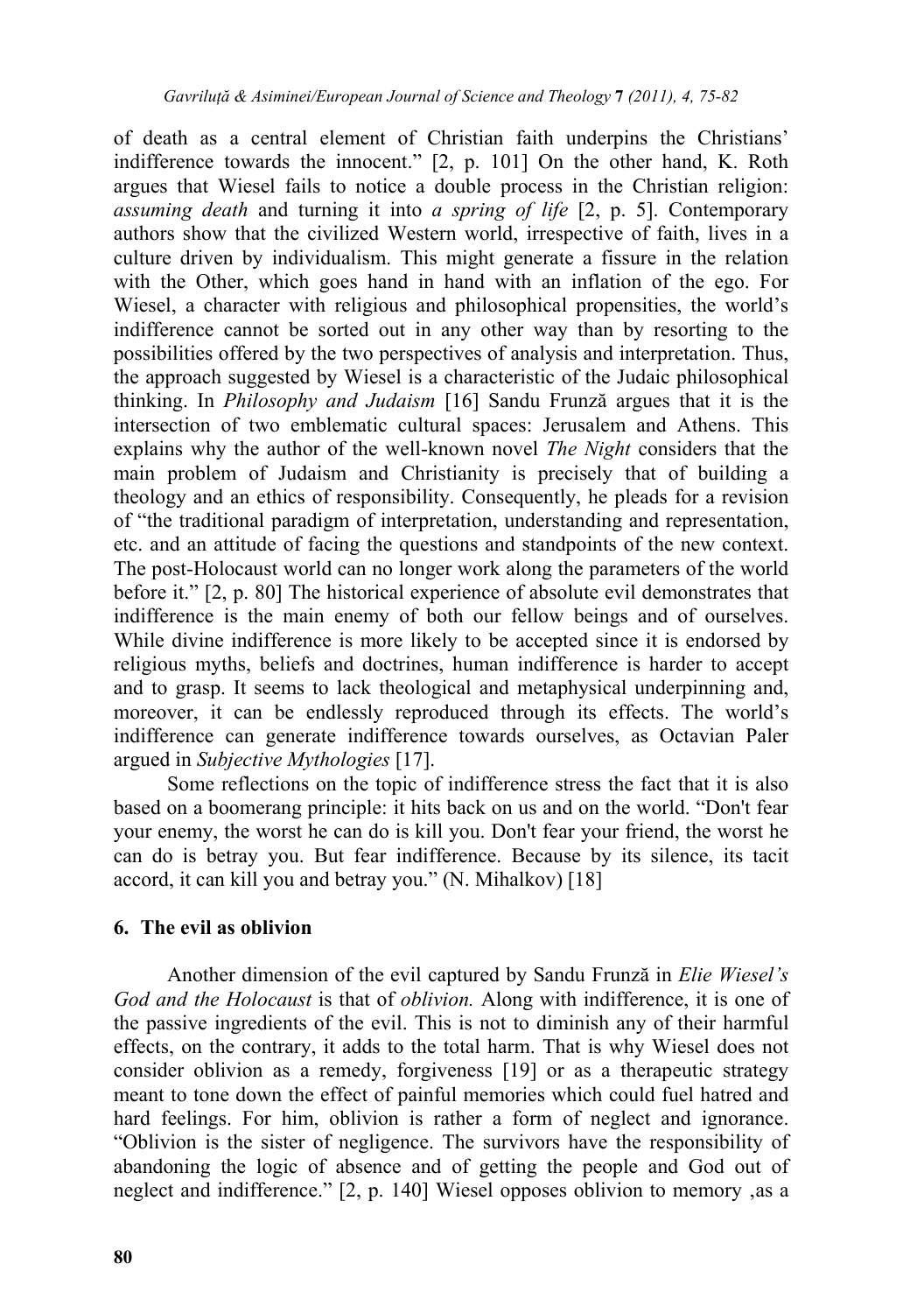source of faith' throughout history. Thus, he joins those who promote a memory purged of its ideological functions. Paul Ricoeur, for instance, argues for the danger entailed by collective memory. *Repressed, manipulated and compulsory memory* generate, to the French author's mind, the premises of certain kinds of abuse. That is why he pleads for *fair memory* which should occur in time and history, and which might oppose exacerbated memorials and deep amnesia [19]. In Elie Wiesel's view, this is expressed through the responsibility generated by an *existential memory*. "Do not ever struggle against memory. Even when it is painful; it will help you, it will reward you, it will make you richer. After all, what would culture be without memory? What would love for a friend be without the possibility of remembering it the next day? You cannot live without memory. You cannot exist without remembering things." [2, p. 140] The remedy for oblivion and the evil is memory and this "implies at least the responsibility of confession, and confession is, for instance, the substance of *The Night*" [20]. However, a fair memory would give everybody a chance of committing themselves to themselves and to the world in a responsible way. Being the opposite of the evil and oblivion, *existential memory* gets very close to what Tzvetan Todorov called *exemplar memory* [21].

A genuine ethics of responsibility is possible to the extent to which memory becomes an instrument able to release emotional tension and to allow for a transcendence from the particular to the general, from event to model.

## **7. Conclusions**

We have identified a few forms of the evil in the world as they are highlighted in Sandu Frunză's analysis of Elie Wiesel's works. Of course, its faces are far more numerous than shown here. Our capacity of surviving, of coping with the evil in the world and its actual manifestation may exceed our power of identifying and destroying it. "By learning how to oppose to certain forms of the evil, we continue to be the prisoners of powerlessness and ignorance." [5] Although it cannot be an abstract virtue, as Vianu Mureşan argued, the ethics of responsibility has a certain pedagogical value. Moreover, it calls for a certain vigilance of the spirit which may turn into attitudes and patterns of behaviour.

That is why *Elie Wiesel's God and the Holocaust* by Sandu Frunză is unique in the Romanian literature on this topic. Within its covers some concrete expressions of the absolute evil find their analysis at various levels: philosophically, theologically, ethically, and as literature. This is another instance when Jewish literature lends itself to approaches that shed light on a hermeneutic of the negative [22]. At the same time, the book is an excellent exegesis of Elie Wiesel's thinking and work. It gives its author the opportunity of building a theoretical argument that should endorse an *ethics of responsibility*.